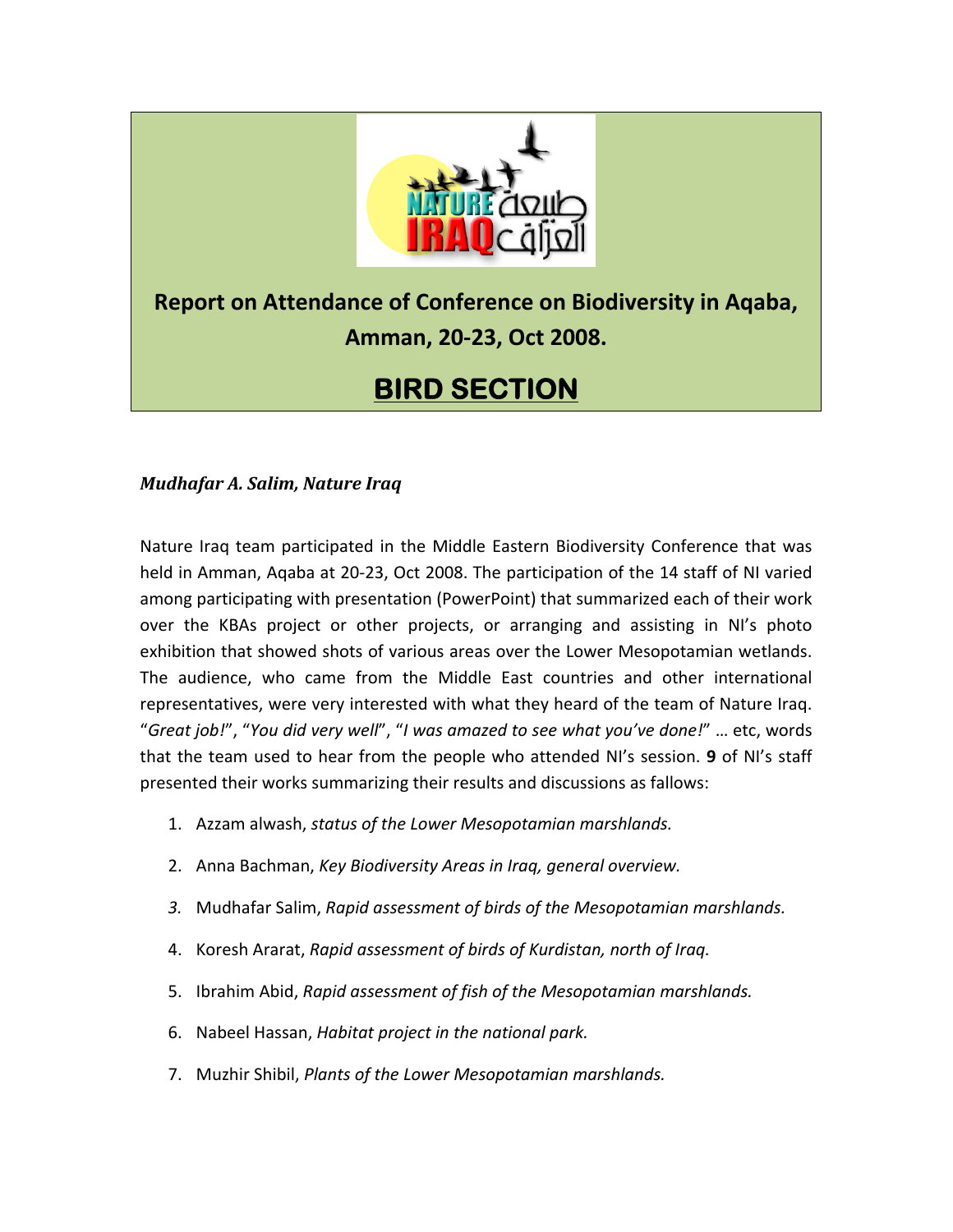- 8. Ghasaq Sabah, *Phytoplankton results of the marshes of Iraq.*
- *9.* Muhammed Saffar, *Macro‐benthic of wetlands of Kurdistan of Iraq.*

## *The Bird Session*

As regards the bird session, the  $1<sup>st</sup>$  presentation summarized the birdlife surveys over the Lower Mesopotamian wetlands since 2005 when the KBA project started. It showed the effect of the reflooding on the birdlife over these areas. Also, it showed some information about the threatened and the endemic bird species in the marshes, and the

recommendation that should be taken into consideration for future conservational programs. The 2<sup>nd</sup> presentation summarized the results and discussion for 4 bird surveys that were held in Kurdistan of Iraq. Also, it showed the status of the birds, including the threatened species, in





**session,** *photo, Lorna/NI*

Fallowed the presentation, a regional workshop was attended (Iraq, Turkey, Kuwait, Iran, KSA and Jordan), that discussed the recent status of the regional ongoing projects and the ways to coordinate the efforts on studying the biodiversity of the Middle East. Also the major regional problems were discussed (*fallowing this session, a special session on the birds of the Middle East was held, see bellow*).

## *Nature Iraq Exhibit*

As an initiatiive of Nature Iraq, an exhibit of bird, landscapes, and people of the

marshlands were shown, this attracted so many attendees from various countries. Also, some of NI's products were showed (*Bird field guide, NI's brochures, NI's hats, in addition to poster*). The exhibit showed various stories from the marshlands, and how did

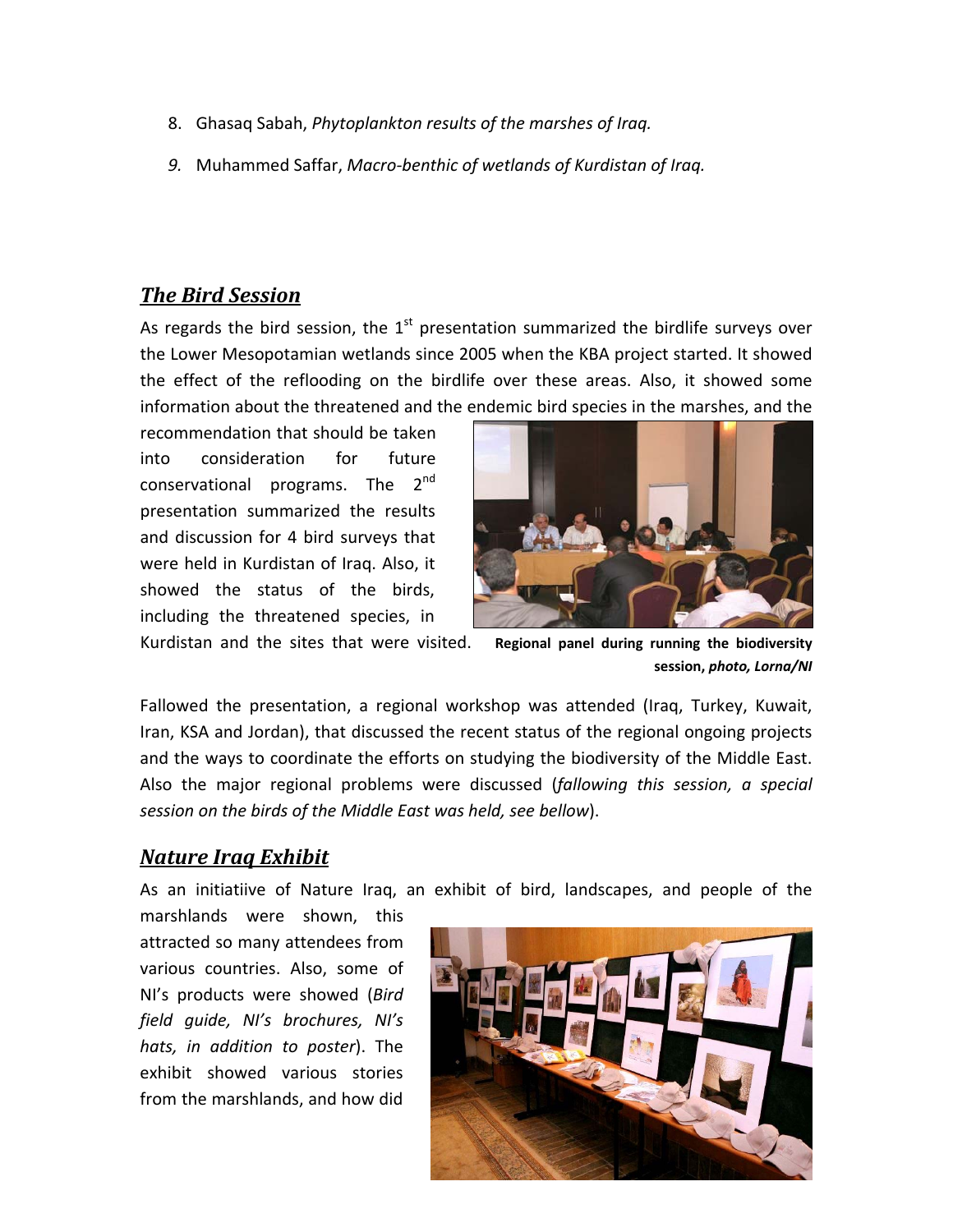these areas get restored as water came back with the life to cover it again.

**Part of Nature Iraq's exhibit,** *photo, Lorna/NI*

## *The Final Bird Session*

After having thorough idea of the biodiversity of the region in general, and regarding bird in particular; the conference get divided into specialized groups, and the Bird Group attended its own meeting to discuss the recent status, problems, and the proposed solutions to come up with the fallowing recommendations:

- The session was labeled: "*Good things are coming !* ".
- Increasing the regional involvement, and using the active media
- Creating a secretariat, forum, website, periodical publications, regional database …
- Taking the "sensitive" issues into consideration when future planning (Israel).
- Sharing expertise among other specialized areas of action (other than birds).
- Encouraging the academic studies and funding the research proposals and the academic studies.
- Building capacity by training on monitoring, birdwatching and conservation actions.
- Inviting decision-makers and scientists to attend the regional biodiversity conferences.
- Creating human and financial base/recourses, and supporting the regional voluntary work.
- ... and so, the conference was ended!